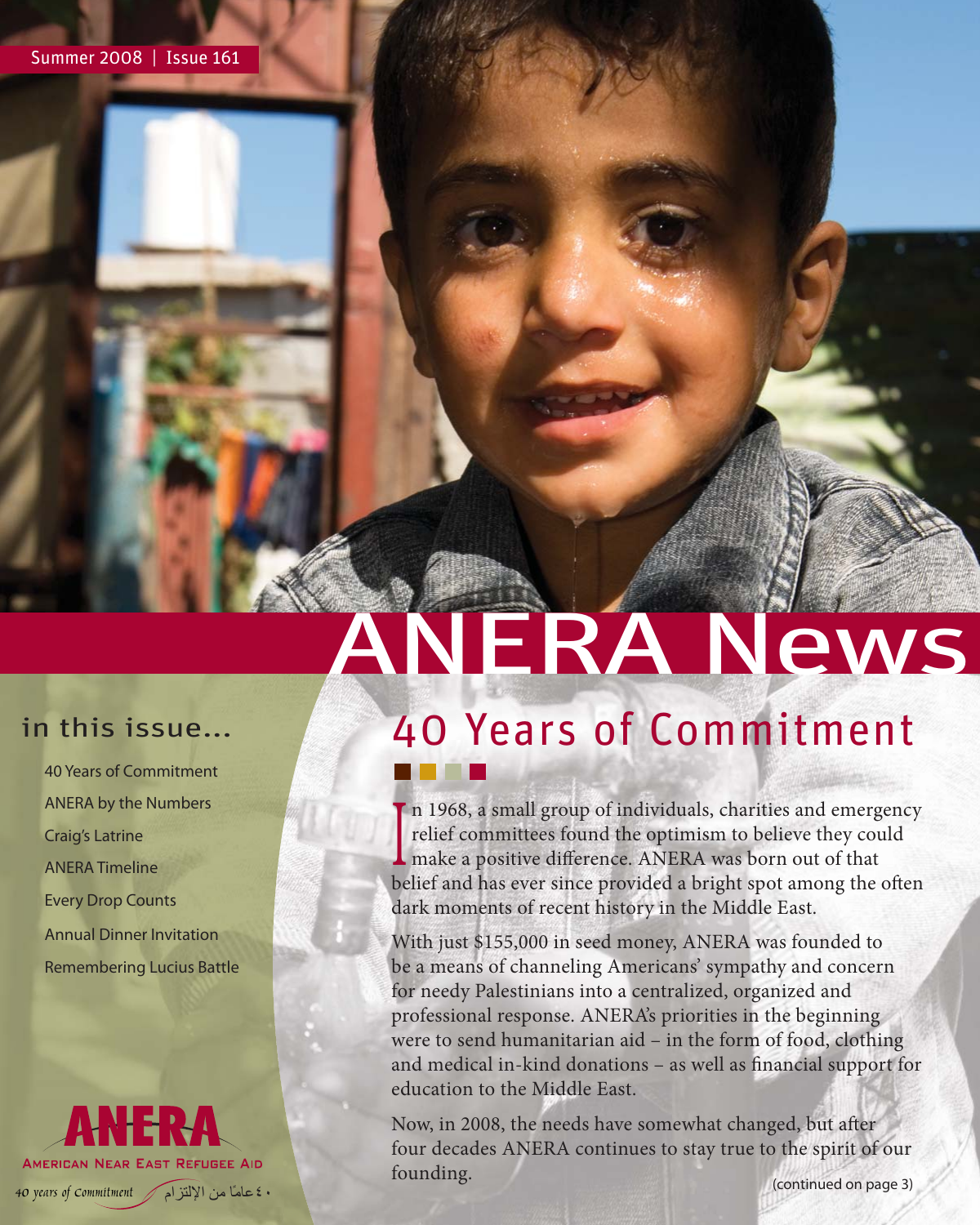## **ANERA News**

The ANERA newsletter is published quarterly by American Near East Refugee Aid (ANERA), a non-profit agency established in 1968 and dedicated to creating opportunity and hope for people in the Middle East by improving health care and education and stimulating job creation.

Material in this newsletter may be reproduced without prior permission, provided credit is given and a copy of the publication in which the item is used is sent to ANERA. Subscriptions are free of charge. Any inquiries should be sent to the address below.

#### **ANERA's Officers**

Curtis W. Brand\*, Chair Edward Gnehm\*, Vice Chair Fawzi A. Kawash\*, Vice Chair William D. Corcoran\*\*, President Philip E. Davies, Vice President Michael de Graffenried\*, Treasurer Christie McGue\*, Secretary \* Board Members \*\* Ex Officio Board Member

Editor: Liz Demarest Contributing Writers: Liz Demarest, Michael Austin and Bill Corcoran Photos: Unless otherwise designated, all photos are ANERA copyrighted.

"By the Numbers" sources: U.S. Agency for International Development and International Fund for Agricultural Development

ANERA does exchange our mailing list with similar humanitarian organizations. We never rent or sell our list. If you wish not to have your name exchanged or to stop receiving mail from ANERA please let us know in writing or by phone at 202-842-2766.

ISSN 1966-3584

#### ANERA

1522 K Street NW, #600 Washington, DC 20005-1251 Tel: (202) 842-2766

anera@anera.org • www.anera.org

Do you have ideas for future newsletters? Are there stories you would like to see?

Please send suggestions to anera@anera.org, with 'newsletter suggestion' in the subject line.

# by the Numbers WATER IN THE WEST BANK

**10 minutes** showering in the U.S. = **1 day's water** for an average Palestinian. **8 gallons** per person per day is the typical amount used by rural villagers. **31% of communities** are not connected to a water network.

**67% of households** in rural areas have water contaminated with bacteria.



**177** is the number of cisterns ANERA installed in the past 2 years.

#### **What do 177 cisterns mean?**

**More than 1,062 people** have access to **11 gallons** of water a day.

**2,803,680 gallons of rainwater** are available to families for **8 months** a year.

(Go to page 6 for more on ANERA's cistern work.)

# Craig's Latrine  $\blacksquare$

In the summer of 2007, Craig Newmark of "craigslist" fame gave ANERA a gift with a singular purpose in mind: to build toilets. **g** gift with a singular purpose in mind: to build toilets.

In the West Bank, institutions such as schools and health clinics often lack the means to properly maintain toilets, sinks and water tanks. Mr. Newmark's generous gift allowed ANERA to build toilet facilities and a cesspit at the Hasham ben Abdil Malek High School for Boys in Jericho (*photo on page 6*).

This latrine system, or "Craig's Latrine" as we like to call it, provides 590 students from six communities with hygienic bathroom facilities and, at the same time, eliminates a source of pollution from the local water table.

Over the last two years, with funding from the U.S. Agency for International Development, ANERA has also equipped eight health clinics and schools with the proper sanitation facilities so medical staff can wash their hands before treating patients and children can learn in a clean and comfortable environment.

A clean bathroom seems so simple, yet it means so very much to creating a healthy learning environment. ANERA and the high schoolers in Jericho are very thankful to Craig Newmark for making this essential facility available. It is an inspiring example of how one person can do so much.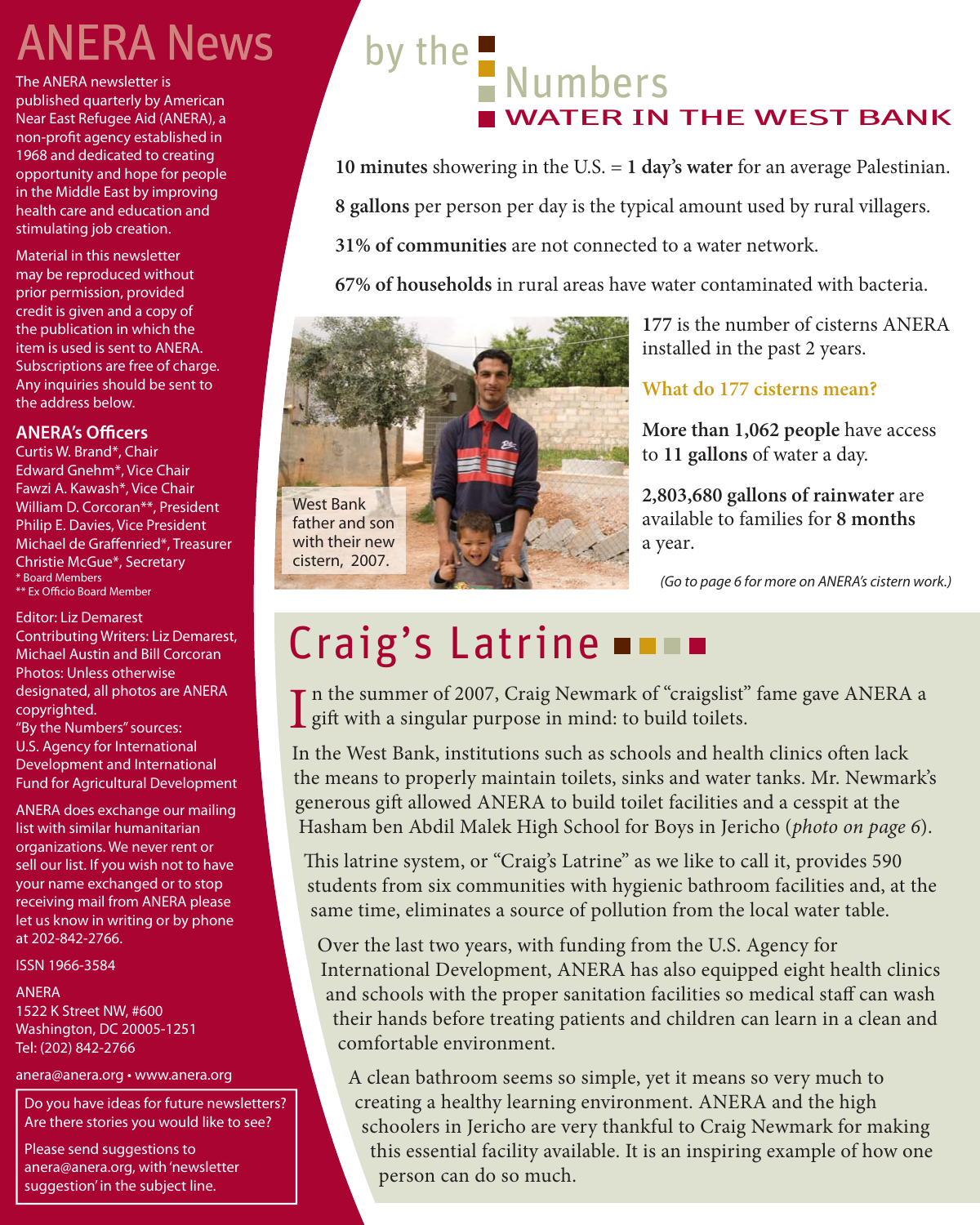

### the guiding genius and spirit behind ANERA

Founders

 James F. Sams, Esq., Chair Karim Ajluni, Esq. D. Joseph Asfour Rev. Dr. Edward L.R. Elson Samuel Hassan Dr. L. Emmett Holt, Jr. Dr. Harry N. Howard Orin D. Parker Dr. M. Hadi Salem

We note our 40th year with mixed emotions. We are proud to have contributed to the well-being of millions of people since 1968, but are saddened that our first annual report in 1968 was prophetic when it described the refugee problem as having no short-term solution. Great humanitarian needs still exist in the West Bank, Gaza and the surrounding region, and as long as they continue, ANERA will remain committed to meeting them head-on.

Today we are guided by a mission to bring about positive changes that will endure. We have built lasting relationships with countless local organizations to put in place economic, health and education

projects that fill the most urgent needs and are sustained by the communities they benefit.

Over the years, with our partners, ANERA has built irrigation systems, schools, libraries and university IT centers. We have provided teacher training, educated mothers about the importance of nutrition, given loans to small entrepreneurs, rehabilitated greenhouses and brought water to villages.

And all of our work is undertaken with an eye to go deeper into the communities where we work, building relationships with local organizations and helping more families find stability and predictability for their lives.

ANERA is committed to solving the new and ever-changing problems brought about by the long-term effects of displacement, ongoing conflict and abject poverty. And we know this requires long-term thinking and creativity. We accept the complexity of the challenges ahead and will continue to tap into the potential of communities around the Middle East to help us tackle them.

Together with our ANERA community, we believe, just as ANERA's founders did, that we can make a difference.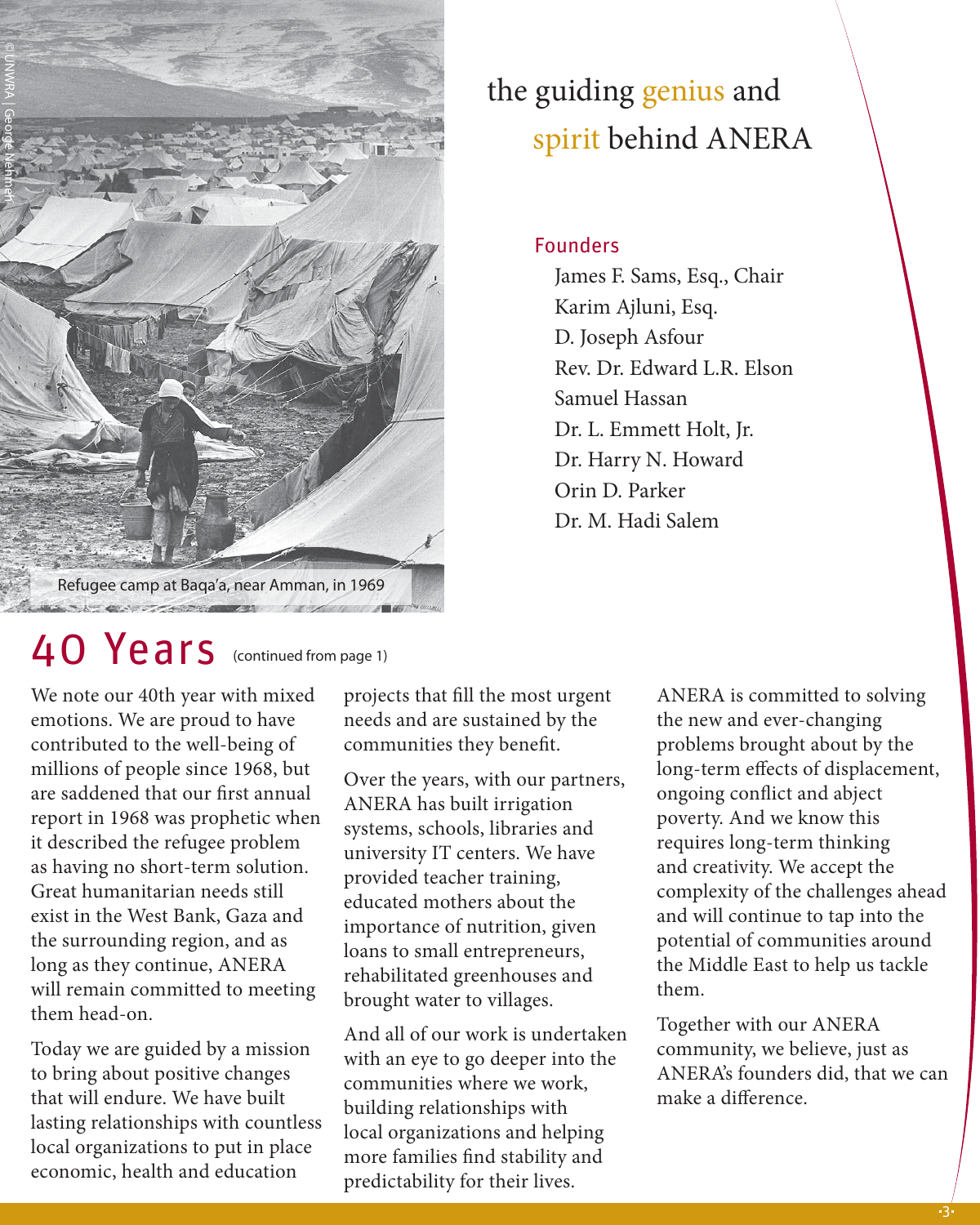### 40 Years at a Glance...





The Scholarship Program begins with two **1978** The Scholarship Program begins with two<br>**1978** schools in East Jerusalem: Rawdat El Zuhur and Dar El Tifl.

ANERA supplies pipes for the Gaza sewage collection 1979 System, with the municipality providing engineering<br>skills and the residents contributing labor.



199

As Israel launches a ground attack into 1982 Lebanon, ANERA sends \$325,000 worth of medical supplies to Beirut as relief aid.



American Middle East Relief, the oldest non-sectarian

American miaaie East Keilet, the olaest non-sectarian<br>American relief agency providing assistance to Palestinian<br>ma<sup>p</sup>i ages wereses illu ANERA

1973 ANERA distributes over \$2.1 million dollars in cash and

refugees, merges with ANERA.

in-kind donations.

ANERA constructs a chicken feed plant 1977 with Ramallah Agricultural Cooperative.

1968 1970 1972 1974 1976 1978 1980 1982 1984 1986 198 1969 1971 1973 1975 1977 1979 1981 1983 1985 1987 п J. ı ı ш ı L п ı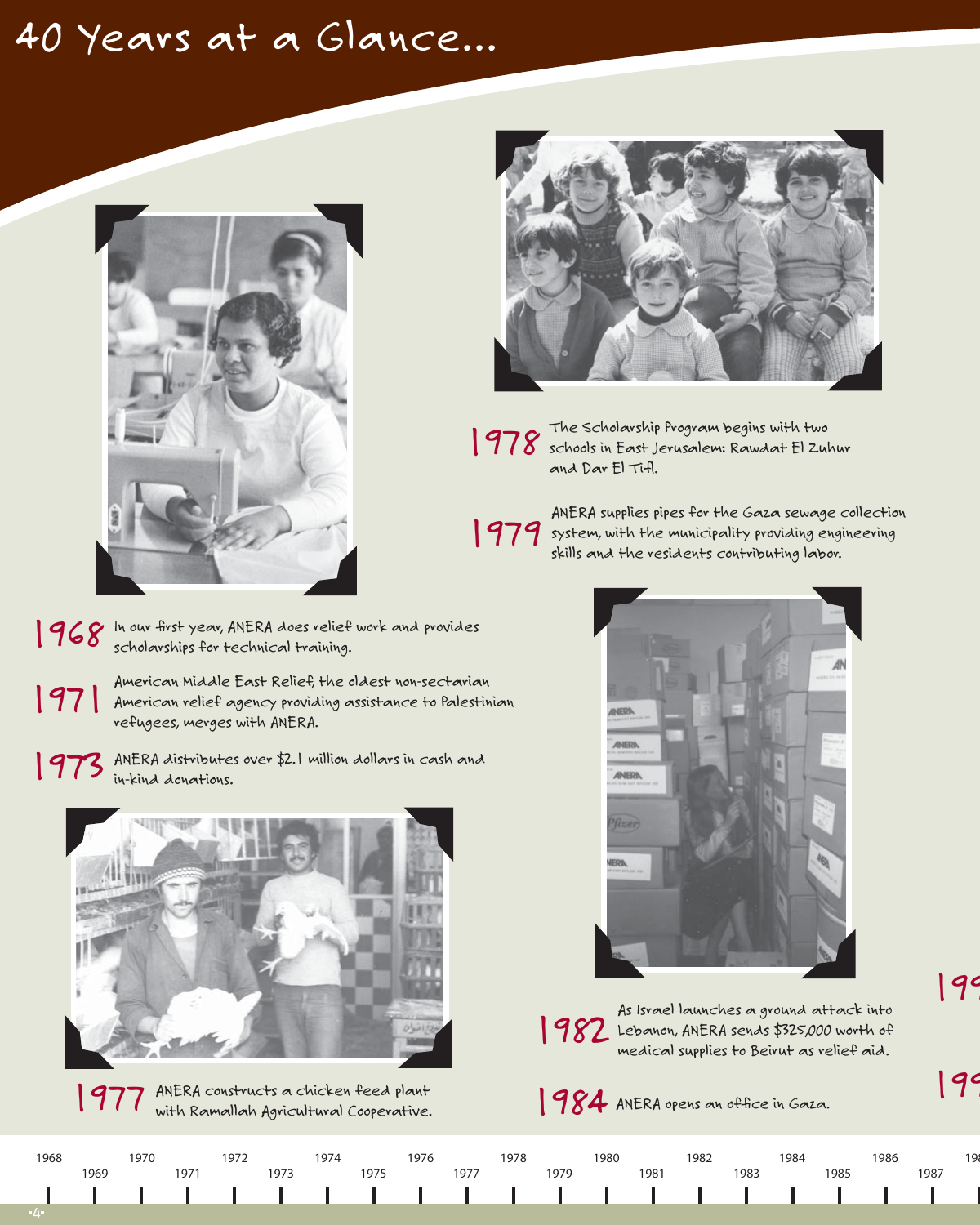

Distributing over \$400,000, ANERA helps 16 cooperatives 1986 around the West Bank buy mechanized implements to increase production on the limited land available.

With ANERA's help, the first animal feed processing **989** With ANERA's help, the first animal feed processing<br>**1989** plant opens in the West Bank and the first modern slaughterhouse opens in Gaza.



ANERA gives out \$250,000 in loans to assist 72 ANERA gives out \$250,000 in loans to assist<br>72 Palestinian and Lebanese farmers, artisans and shopkeepers to generate employment.

ANERA, American Jewish World Service (AJWS)  $35$  and several Palestinian organizations establish  $3$ the Gaza Women's Loan Fund.



**STEP** 

In partnership with Islamic Relief, 2003 ANERA's milk for Preschoolers begins<br>2003 providing vitamin-rich milk and biscu providing vitamin-rich milk and biscuits to children in Gaza.



2008 The fourth IT Center of Excellence is inaugurated at Birzeit University.

See more of our work – visit our interactive timeline at www.anera.org/timeline.

|     | 1990 |     | 992 | 994 |      | 996 |     | '998 |     | 2000 |      |      | 2004 |      | 2006 |      | 2008 |
|-----|------|-----|-----|-----|------|-----|-----|------|-----|------|------|------|------|------|------|------|------|
| 989 |      | 991 |     |     | 1995 |     | 997 |      | 999 |      | 2001 | 2003 |      | 2005 |      | 2007 |      |
|     |      |     |     |     |      |     |     |      |     |      |      |      |      |      |      |      |      |
|     |      |     |     |     |      |     |     |      |     |      |      |      |      |      |      |      |      |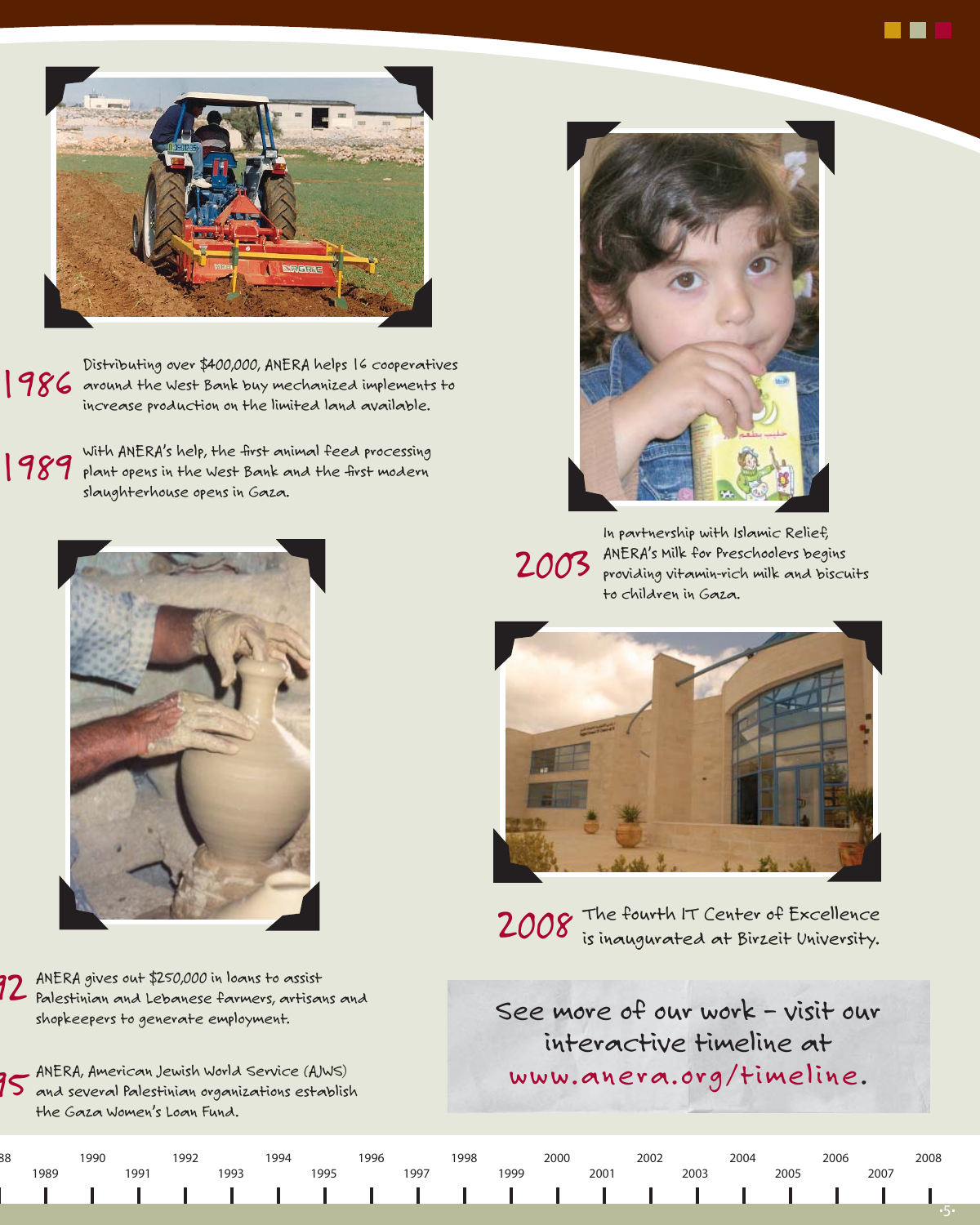

#### Excavating & Using a Cistern

A hand-operated pneumatic hammer is used to dig the pear-shaped cistern.

Excavated material is pulled up manually and spread around the outside of the house.

After excavation, cement and crushed stones are used for plastering to prevent leakage.

When completed, the cistern collects rainwater in winter from the roof of the house.

The collected water is then pumped to roof tanks, which use gravity for supplying water to the house.

# Every Drop Counts

Dips in the pool, tall glasses<br>of iced tea, strolls in green<br>gardens, refreshing shower of iced tea, strolls in green gardens, refreshing showers... all delights of summer. But what if your summer lacked the one essential ingredient to them all: water?

In the West Bank, Gaza and the surrounding region, water is scarce. Many communities are not even connected to water networks and might never be, because there are so few reliable, clean or convenient sources.

Families in those communities are sometimes forced to carry water from far-away springs to their homes or they use buckets to collect water from rain. Often the collected water is unclean and simply not enough.

The optimal solution for most families is to construct rainwater collection cisterns – a tradition mentioned in the Bible – which can provide enough rainwater for a family of seven over a period of eight months. A cistern can ease a family's water burdens for generations.

ANERA has addressed water scarcity problems for decades by installing water networks in communities and constructing cisterns for the poorest families. In the past two years alone, ANERA has installed 177 cisterns in the West Bank.

There is still so much to be done, though. Families will continue to struggle this summer because they don't have the water they need. ANERA remains committed to getting this precious resource to struggling families so they may experience some of summer's delights for generations to come.

With local municipalities, ANERA selects candidates for cisterns by:

- **Household size** priority is given to larger households.
- **Family income** priority is on low income and the neediest families.
- **Presence of a suitable location** far from cesspits or sewage systems.
- **Availability of an area for harvesting rainwater** – roof, back or front yard.



6 Craig of "craigslist" funded the toilet facilities at this high school. Story on page 2.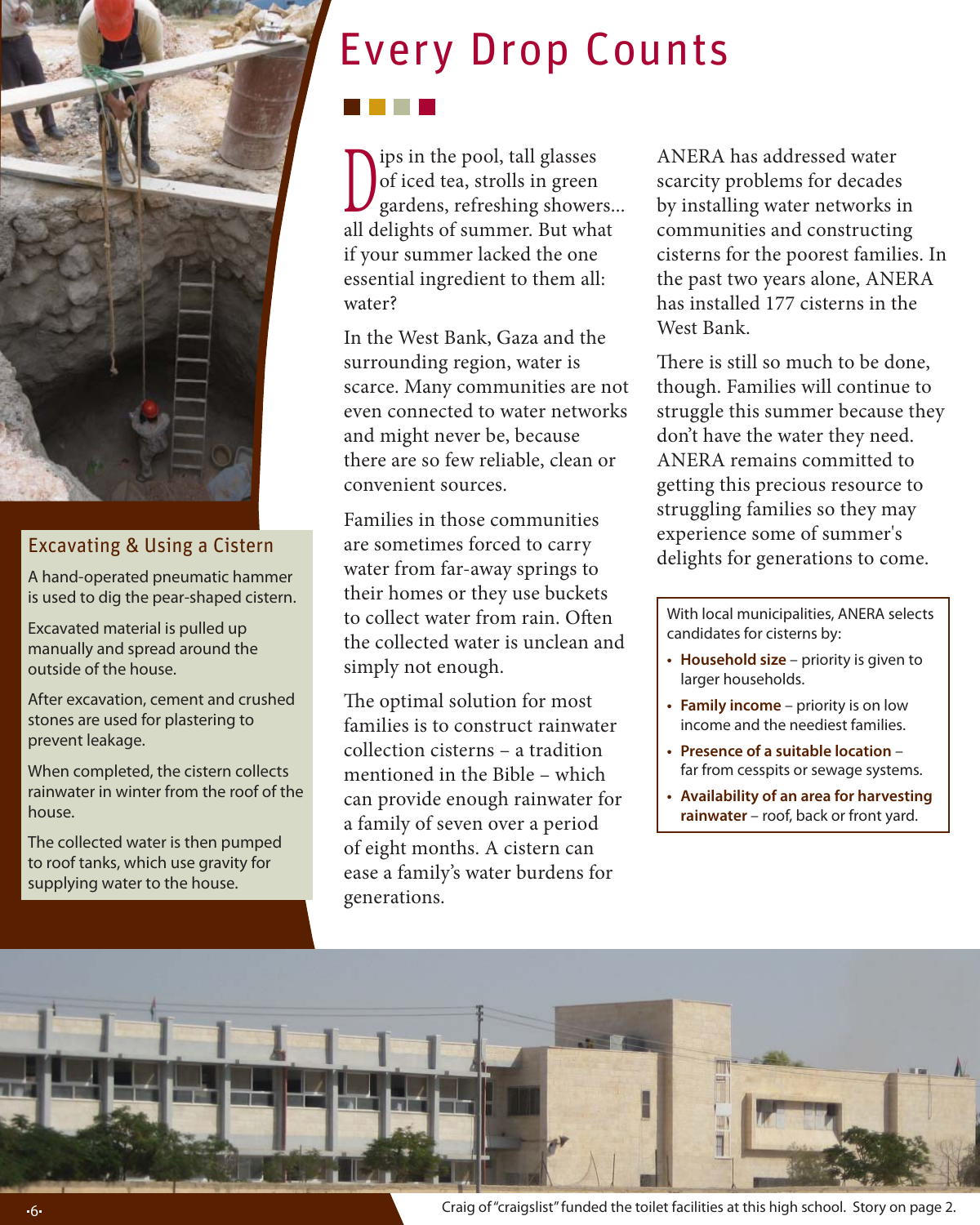## ANERA's Annual Dinner & Fundraiser

Friday, October 10, 2008 Capital Hilton 1001 16th Street NW Washington, DC

> Join us for a special evening reflecting on ANERA's 40 years of commitment to the people of the West Bank, Gaza and the surrounding region.

The evening's proceeds will go to ANERA's water projects. Help us bring reliable water systems to people in dire need.

Please visit **www.anera.org/dinner** to make your reservations. Questions can be directed to **dinner@anera.org** or **202-842-2766, extension 20.**

### Lucius Battle

in remembrance Lucius (Luke) Battle, a valued member of the in remembrance ANERA community for many years, died at his home in Washington, DC, on May 13.

As Chair of the ANERA Board of Directors from 1989 to 1993, Ambassador Battle – who had a long, distinguished career in government and business – is remembered as a Southern gentleman who was always outgoing and generous, with an engulfing handshake. He continued his support of ANERA as Chair of its Advisory Council, contributing to project work in the Middle East in innumerable ways.

ANERA extends condolences to friends and family, including four children and eight grandchildren.

### ANERA Monthly Giving Program

#### Your ongoing support is critical to ANERA's work.

In order to expand our programs in education, employment and health care, we depend on a steady and dependable source of funding.

#### Can we count on you?

Your monthly support reduces administrative costs and helps us to plan for future projects with a solid financial footing.

#### www.anera.org/monthly

Sign up online using credit card or bank withdrawal.